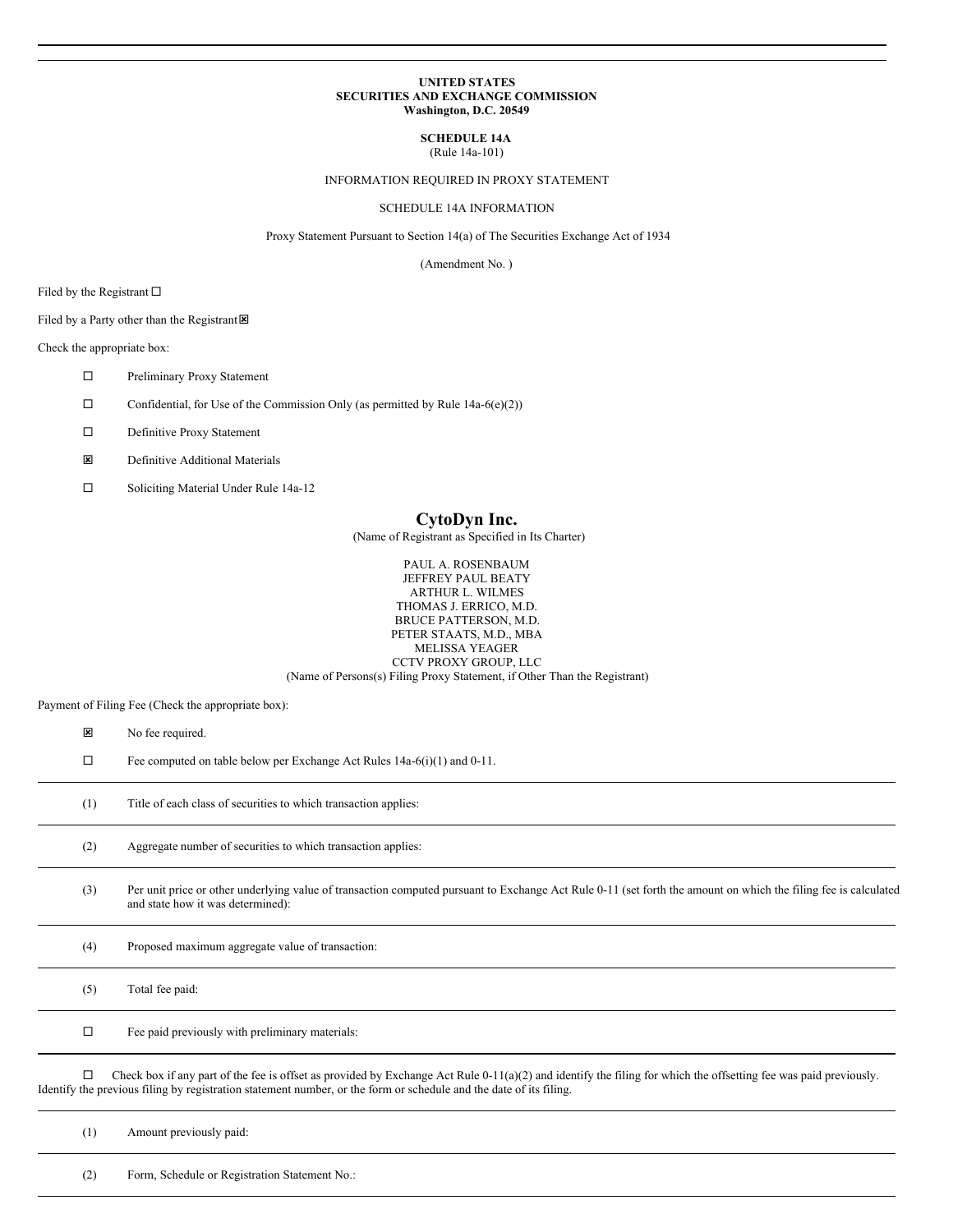#### (3) Filing Party:

(4) Date Filed:

The participants named herein (collectively, the "*Participants*"), have filed a definitive proxy statement and accompanying WHITE proxy card with the Securities and Exchange Commission to be used to solicit votes for the election of its slate of director nominees at the 2021 annual meeting of stockholders of CytoDyn Inc., a Delaware corporation (the "*Company*").

On September 27, 202, after 5:30 p.m. Eastern time, the Participants issued a press release, a copy of which is filed as Exhibit 1 hereto, announcing that the Participants have released a white paper regarding the Company's extremely unfavorable borrowing practices. The press release contains a link to the white paper, a copy of which is filed as Exhibit 2 hereto. The Participants also posted the press release and the white paper to their website atwww.advancingll.com and e-mailed the white paper to certain stockholders of the Company. On September 27, 2021, after 5:30 p.m. Eastern time, the Participants sent an e-mail inviting certain stockholders of the Company to attend a Zoom webinar. A copy of the e-mail invitation is filed as Exhibit 3 hereto.

## **Exhibit 1—Press Release dated September 27, 2021**

Group of CytoDyn Stockholders Releases White Paper

#### Regarding Company's Extremely Unfavorable Borrowing

#### Practices

NEW YORK--(BUSINESS WIRE)--A group of long-time stockholders (the "Nominating Stockholders" or the "Group") of CytoDyn Inc. ("CYDY or the "Company") (OTC: CYDY) that has nominated five highly experienced director candidates to serve on the Company's Board of Directors today released a white paper regarding CYDY's unfavorable borrowing practices.

The white paper highlights that in particular, since the June of 2018, CYDY has borrowed a sizable portion of its operating capital from Iliad Research and Trading, LP and companies affiliated with John M. Fife, rather than from traditional funding sources. The borrowing has come in the form of long-term convertible notes that have historically included terms extremely unfavorable to the Company, some based upon post-transaction renegotiation, and have resulted in borrowing costs that are higher than the principal and interest specified in the original notes.

In total, the \$142.5 million of convertible notes that CYDY has issued since the middle of 2018 have yielded cash proceeds of \$125.0 million after deduction of original issuance and insurance costs, a 12.3% discount to the principal.

The full text of the Group's white paper regarding CYDY's unfavorable borrowing practices can be accessed atwww.advancingll.com/toxicborrowing.

The time has come to hold CYDY management and the current Board accountable for the immense value destruction they have overseen throughout their tenure. Stockholders deserve honest, competent, and transparent leadership and a Board that truly represents their best interests and will restore investor trust and generate the returns each and every one of us deserves. Help us enable CYDY to achieve its incredible potential by voting the WHITE proxy card to elect our five independent director nominees today.

#### **Important Information**

Paul Rosenbaum, Jeffrey Beaty, Arthur Wilmes, Thomas Errico, M.D., Bruce Patterson, M.D., Peter Staats, M.D., Melissa Yeager and CCTV Proxy Group, LLC (collectively the "Participants") have filed a definitive proxy statement and accompanying WHITE proxy card with the Securities and Exchange Commission (the "SEC") to be used in connection with the solicitation of proxies from the stockholders of CytoDyn Inc. (the "Company"). All stockholders are advised to read the definitive proxy statement and other documents related to the solicitation of proxies. The definitive proxy statement and an accompanying proxy card is available at no charge on the SEC's website at http://www.sec.gov/. In addition, the Participants will provide copies of the proxy statement, without charge, upon request. Requests for copies should be directed to the Participants' Proxy Solicitor, Okapi Partners LLC, by calling (844) 202-7428.

#### **Disclaimer**

This material does not constitute an offer to sell or a solicitation of an offer to buy any of the securities described herein in any jurisdiction to any person. In addition, the discussions and opinions in this press release and the material contained herein are for general information only and are not intended to provide investment advice. All statements contained in this press release that are not clearly historical in nature or that depend on future events are "forward-looking statements," which are not guarantees of future performance or results, and the words "anticipate," "believe," "expect," "may," "could," and similar expressions are generally intended to identify forward-looking statements. Forward looking statements contained in this release are based on current expectations, speak only as of the date of this press release and involve risks that may cause the actual results to be materially different. Certain information included in this material is based on data obtained from sources considered to be reliable. No representation is made with respect to the accuracy or completeness of such data. The Participants disclaim any obligation to update the information herein and reserve the right to change any of their opinions expressed herein at any time as it deems appropriate.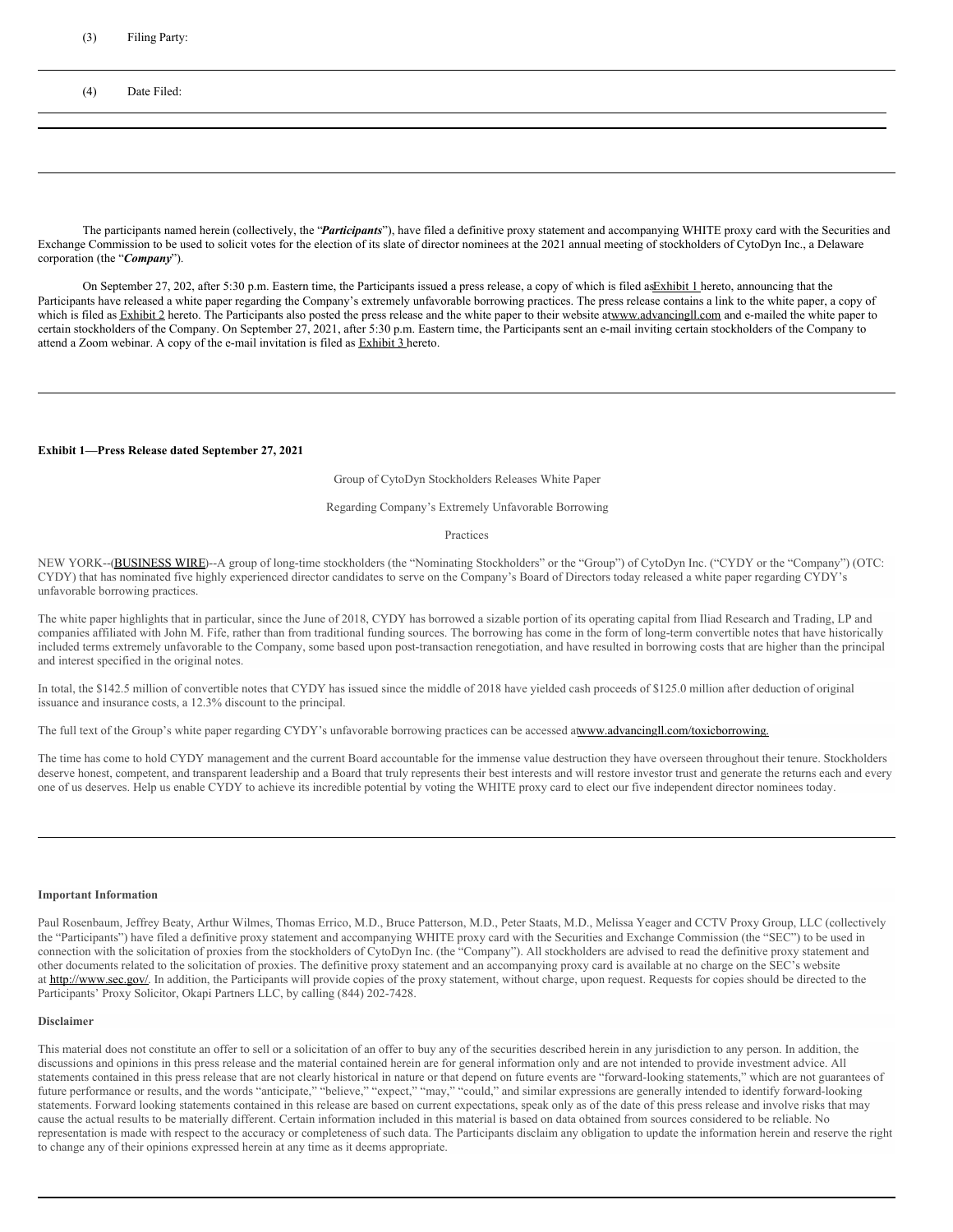#### **Exhibit 2— White Paper Regarding Company's Extremely Unfavorable Borrowing Practices**

## **TROUBLING RELIANCE ON CONVERTIBLE NOTES FINANCINGS 1**

CytoDyn (or "the Company") has borrowed a sizable portion of its operating capital, since the middle of calendar year 2018, from Iliad Research and Trading, LP ("Iliad") and companies affiliated with John M. Fife ("Fife"). The borrowing has come in the form of long-term convertible notes. These notes have historically included terms extremely favorable to Iliad (some based upon post-transaction renegotiation) and have resulted in borrowing costs that are higher than the principal and interest specified in the original notes.

From June 26, 2018 through April 23, 2021, CytoDyn has issued \$142.5 million in convertible notes. CytoDyn received cash of \$125.0 million after deduction of original **issuance and insurance costs, a 12.3%<sup>3</sup> discount to the principal.** The result for the Company has been an orderly dilution of shareholder value; major upsurge in spending with no return in the form of clinical trial success or FDA approval; lender favorable lending terms; disproportionate total lender returns; and a lost opportunity to manage the Company's cost of capital more efficiently.

We presented this information and more in two letters to the Chairman of the Audit Committee ("the Committee") of CytoDyn, Inc, as the charter for the Committee indicates that the Board has delegated to the Committee full authority to investigate any matter brought to its attention with full access to all books, records, facilities and personnel of the Company. The issues were presented to the Committee because the Fife notes have historically included terms extremely favorable to Fife (with some changes based upon posttransaction negotiations) and have resulted in borrowing costs that are higher than the principal and interest specified in the original notes and amounts of converted stock that far exceeds the registered amounts in the Company's recent S-3 filings.

## **DISREGARD FOR FILED TRANSACTION DOCUMENTS**

The Company and Fife repay the note obligations based upon mutual agreements which generally are not pursuant to the terms contained in the transaction documents. The end result is that the final terms always exceed the compensation described in the transaction documents and the relevant S-3 filings. Consequently, the agreements are illusory and potentially unenforceable. The actual repayment terms differ from the terms contained in the original agreement, are purely discretionary on the part of the parties, do not match any publicly filed documents, are always on terms beneficial to Fife, and relegate the transaction documents to little more than a way to calculate abusive interest and fees charged to the Company. In turn, the altered note terms (1) are always on terms beneficial to Fife with no value to the Company, (2) hair trigger redemption rate terms that result in actual rates that are 85% of the lowest closing share price, (3) never run for the filed terms and sometimes give the appearance of a "disguised primary offering", and (4) have resulted in excessive cost of capital and over 120 million shares transferred to Fife<sup>4</sup>.

## **YOUR SHARES ARE BEING DILUTED**

The Company has repaid \$85.5 million in outstanding principal with 69.0 million shares of Company stock to date. The average conversion rate was \$1.61 per share. The Company has registered shares in an S-3 dated August 19, 2021, for \$57.0 million in share value. If this S-3 is administered as three prior S-3 filings, the Company will issue Fife additional 50.0 plus million <sup>6</sup> or more shares, and over 120 million or more shares in total.

<sup>4</sup> Assumes that the Company will issue shares (at 85% of the lowest recent closing price) to convert the entire aggregate outstanding principal balance of \$57,000,000 as of August 19, 2021.

<sup>5</sup> Total value of shares tendered to date is \$111.0 million through 69.1 million shares.

 $6$  We believe that the Company will take the position that note (1) discloses that the registration is for \$57.0 million in value not 5.7 million shares of stock.

1 **|** P a g e

## **UNREASONABLE COST OF CAPITAL**

CytoDyn borrows and Fife gets rich. Fife's estimated total economic return to date<sup>7</sup>, after the assumed sale of shares into the market and execution of warrants, ranges from \$125.4 - \$137.9 million<sup>8</sup> (171.9% - 188.5% of the initial cash loaned by Fife). Focusing on notes retired to date, we estimate that Fife has received a 49.6% return on actual cash of \$75.0 million received by CytoDyn on five convertible notes retired through the November 10, 2020 note. The average term<sup>9</sup> of these notes was 13.7 months meaning the annual return to Fife was  $42.3\%$ <sup>10</sup>, not the 10% filed by the Company.

## **Reconcilation of Convertible Notes Transactions with Fife Estimated Total Return to Lender (000,000s Omitted)**

|                  |           |       |                          |                      |               | <b>Loan Repayment Proceeds</b> | <b>Total Gain to Fife</b> |        |                 |
|------------------|-----------|-------|--------------------------|----------------------|---------------|--------------------------------|---------------------------|--------|-----------------|
| <b>Loan Date</b> | Principal | ⊡ash  | <b>Principal Rem</b>     | <b>Principal Rep</b> | <b>Shares</b> | <b>Tot. Tender</b>             | Loan Gain                 | Low    | High            |
| $6/26/2018$ \$   | 5.70      | 5.00  | -                        | 5.70                 | 13.22         | 6.46                           | 29.1%                     | 97.6%  | 110.1%          |
| $1/30/2019$ \$   | 5.70      | 5.00  | $\sim$                   | 5.70                 | 19.84         | 27.27                          | 445.4%                    |        | 1327.6% 1344.9% |
| $3/31/2020$ \$   | 17.10     | 5.00  | $\sim$                   | 17.10                | 6.42          | 18.05                          | 20.3%                     | 134.0% | 163.6%          |
| $7/29/2020$ \$   | 28.50     | 25.00 | $\sim$ 10 $\,$           | 28.50                | 1.30          | 30.40                          | 21.6%                     | 72.3%  | 86.4%           |
| $11/10/2020$ \$  | 28.50     | 25.00 |                          | 28.50                | 18.30         | 30.00                          | $20.0\%$                  | 77.8%  | 90.0%           |
| Total \$         | 85.50     | 75.00 | $\overline{\phantom{a}}$ | 85.50                | 69.08         | 112.18                         | 49.6%                     | 171.8% | 188.5%          |

The Form S-3 released by CytoDyn on August 19, 2021 acknowledges that Fife sells shares into the market because CytoDyn lists two Fife affiliated companies as "selling shareholders". The above five notes have netted Fife an estimated 171.8% to 188.5% of actual cash provided to CytoDyn under the terms of the notes As noted above, these returns are based on an average loan term of 13.7 months.

#### **WHAT HAPPENED ON JUNE 29, 2020?**

The convertible note issued on January 30, 2019 was particularly enriching to Fife. We estimate that Fife's total return for this single note ranged from 1327.6% to 1344.9% of the cash received by CytoDyn.<sup>11</sup> This return is most notable because of the dubious timing of a "penalty payment" issued by CytoDyn to Fife. CytoDyn transferred 4.0 million

<sup>&</sup>lt;sup>1</sup> The issues discussed are based upon filings that the Company has made with the Securities and Exchange Commission (the "SEC") as well as other publicly available information. Numerical values are estimates only, and there may exist internal records and other materials of which we are not aware that could materially affect the analysis and resulting estimates.

<sup>2</sup> 10Q, FQE 2/28/2021

<sup>3</sup> 100.0% less the ratio of \$125.0 million to \$142.5 million.